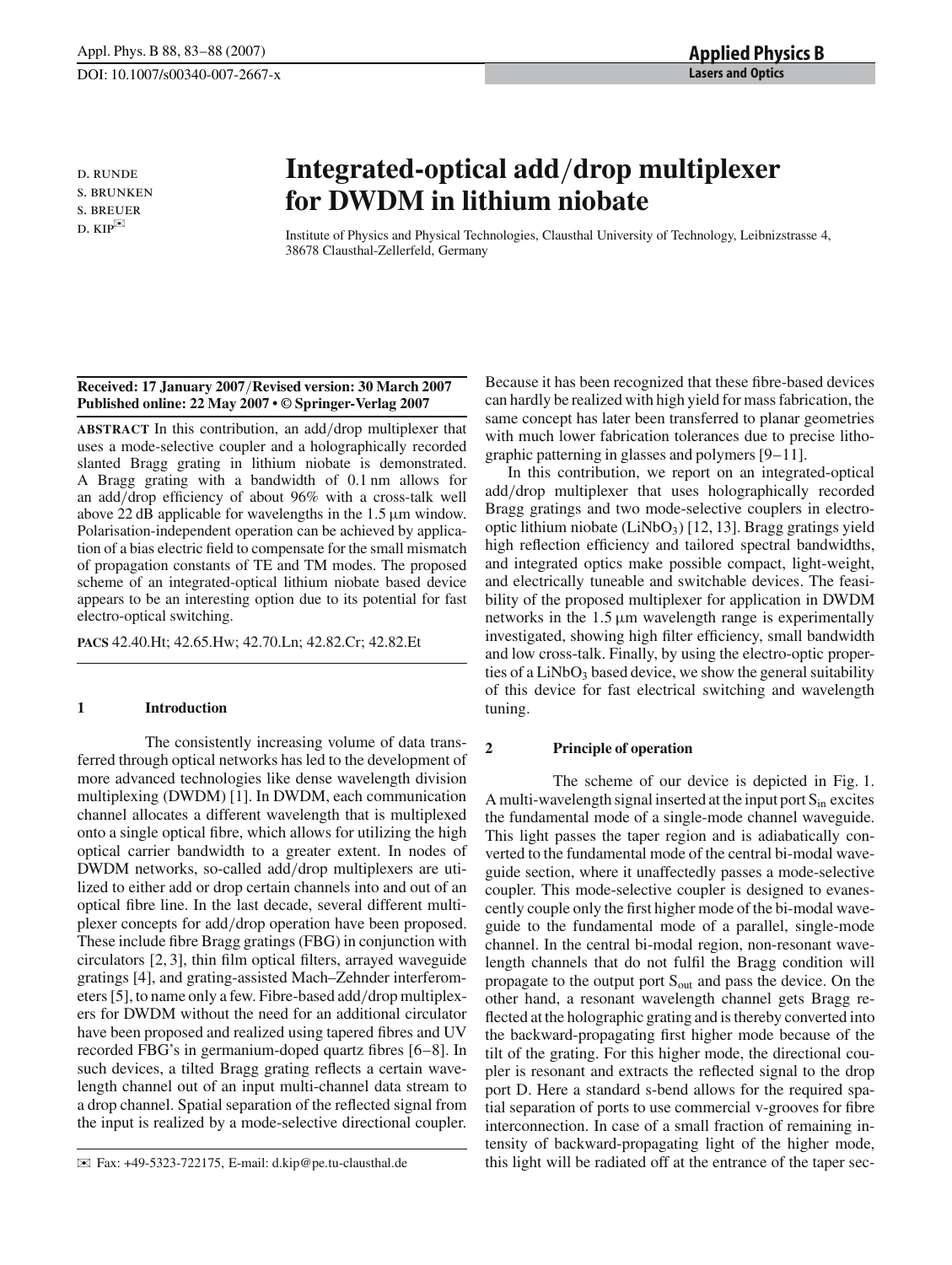**FIGURE 1** (a) Scheme of the add/drop multiplexer.  $S_{in}$ , single-mode input port; D, drop port; A, add port; S<sub>out</sub>, single-mode output port; SG, slanted grating in bi-modal waveguide section; E<sub>G</sub>, coplanar electrodes; L<sub>C</sub>, *L*eff, coupler length (parallel waveguide section) and total effective coupling length; *b*, inter-waveguide distance. (**b**) Mode conversion by the tilted grating. The fundamental mode of resonant wavelength  $\lambda_B$  is converted by the Bragg grating into the backwards propagating first higher mode. w, waveguide width;  $\Lambda$ , grating period;  $\Lambda$ <sub>z</sub>, effective grating period;  $\varphi$ , tilt angle

tion. The reverse function of the coupler is used to realize the add operation in a symmetric layout on the right hand side of Fig. 1. To achieve this, an optical channel with appropriate wavelength is coupled into the add port A, transformed to the higher mode of the bi-modal waveguide via the modeselective coupler, gets Bragg reflected and thereby converted to the fundamental mode at the grating, and finally leaves the device at the output port  $S_{\text{out}}$ .

The Bragg wavelength of the grating can be continuously altered by using the electro-optic effect in  $LiNbO<sub>3</sub>$  crystals. This is realized by applying an electric field to the grating section with the help of coplanar electrodes EG. On one hand, applying a voltage to the electrodes allows for fast electrical on/off switching of a single channel with time constants in the microsecond regime and below. On the other hand, because of the inherent asymmetric shape of the used channel waveguide, the propagation constants of TE and TM polarised modes may slightly differ, thus leading to slightly different individual Bragg wavelengths of the two polarisation components of a non-polarised input signal. To compensate for this difference in wavelength, a bias electric field can be used, which makes use of the fact that the relevant electro-optic tensor elements have opposite signs for TE and TM polarisation. In this way, a polarisation-independent operation of the device may be achieved.

## **3 Device modelling**

In a recently submitted manuscript, we have investigated the mode-selective coupler used here for the add/drop multiplexer in detail [13]. After systematic numerical modelling using finite-difference and beam propagation methods, optimized parameters for the waveguide widths, taper section, s-bends, waveguide distance, and coupler lengths were

found. Based on these investigations, in the same work we experimentally demonstrated a mode-selective coupler with a maximum efficiency of above 90% using 6  $\mu$ m and 12  $\mu$ m wide channels for single- and two-mode waveguides, respectively, a 1.5 mm long taper section, s-bends with a length of 10 mm for a separation of  $127 \mu m$  of input and output ports, an inter-waveguide distance of  $4.5 \mu m$  and a coupler length  $L_{\rm C}$  (parallel waveguide section) of 0.25 mm, which resulted in an effective coupling length of about 1.3 mm [13]. The same parameters (only an inter-waveguide distance of 5 µm is used instead of 4.5  $\mu$ m) were used here to fabricate the add/drop multiplexer. In order to record gratings with high diffraction efficiency, the length of the bi-modal waveguide section is set to 20 mm. With typical photorefractive refractive index amplitudes ∆*n* of the order of 10−<sup>4</sup> for ordinarily polarised light, a reflectivity close to 100% may be obtained. Nevertheless, higher reflectivities may be obtained using longer gratings and/or stronger doping, allowing for larger refractive index changes.

For a high efficiency and a low cross-talk of the add/drop multiplexer, a tilted Bragg grating for effective mode conversion of the fundamental mode to the backward-propagating next higher mode and vice versa is required. At the same time, a simple reflection of the fundamental mode alone as well as a reflection of the first higher mode without mode conversion should be minimized. It has already been shown that the fabrication of such gratings can be realized by using two-beam interference in photorefractive  $LiNbO<sub>3</sub>$  channel waveguides [12, 14]. Alternatively, the use of adequate phase masks may provide an increased stability of the recording set-up. For long-term stability, the Bragg gratings can be thermally fixed by recording at elevated temperatures around  $160^{\circ}$ C [15, 16]. The coupling efficiency of our Bragg grating can be calculated using the overlap integral  $\rho$  of the two modes [10]

$$
\varrho(\varphi) = \frac{\iint E_1(x, y)\varepsilon(y, \varphi)E_0(x, y, \varphi) dx dy}{\sqrt{\iint |E_1(x, y)|^2 dx dy \iint |E_0(x, y)|^2 dx dy}},
$$
(1)

where  $E_1$ ,  $E_0$  are the spatial field distributions of the fundamental and first higher modes of the bi-modal waveguide, respectively. In this equation the tilted Bragg grating is represented by

$$
\varepsilon(y,\varphi) = \exp\left(i\frac{2\pi \tan(\varphi)}{\Lambda_z}y\right),\tag{2}
$$

with the tilt angle  $\varphi$ , the effective grating period  $\Lambda$ <sub>z</sub> along the *z*-direction (propagation direction) and the width w of the bimodal waveguide. Finally, the coupling efficiency  $\kappa$  is given by

$$
\kappa(\varphi) = \pi \varrho(\varphi) \frac{\Delta n}{\lambda_B} \,. \tag{3}
$$

Here  $\Delta n$  is the amplitude of refractive index change and  $\lambda_B$  is the Bragg wavelength. Using coupled-mode theory the grating reflectivity *R* is found to be

$$
R(\varphi) = |r(\varphi)|^2 = \tanh^2(\kappa(\varphi)L_g) \tag{4}
$$

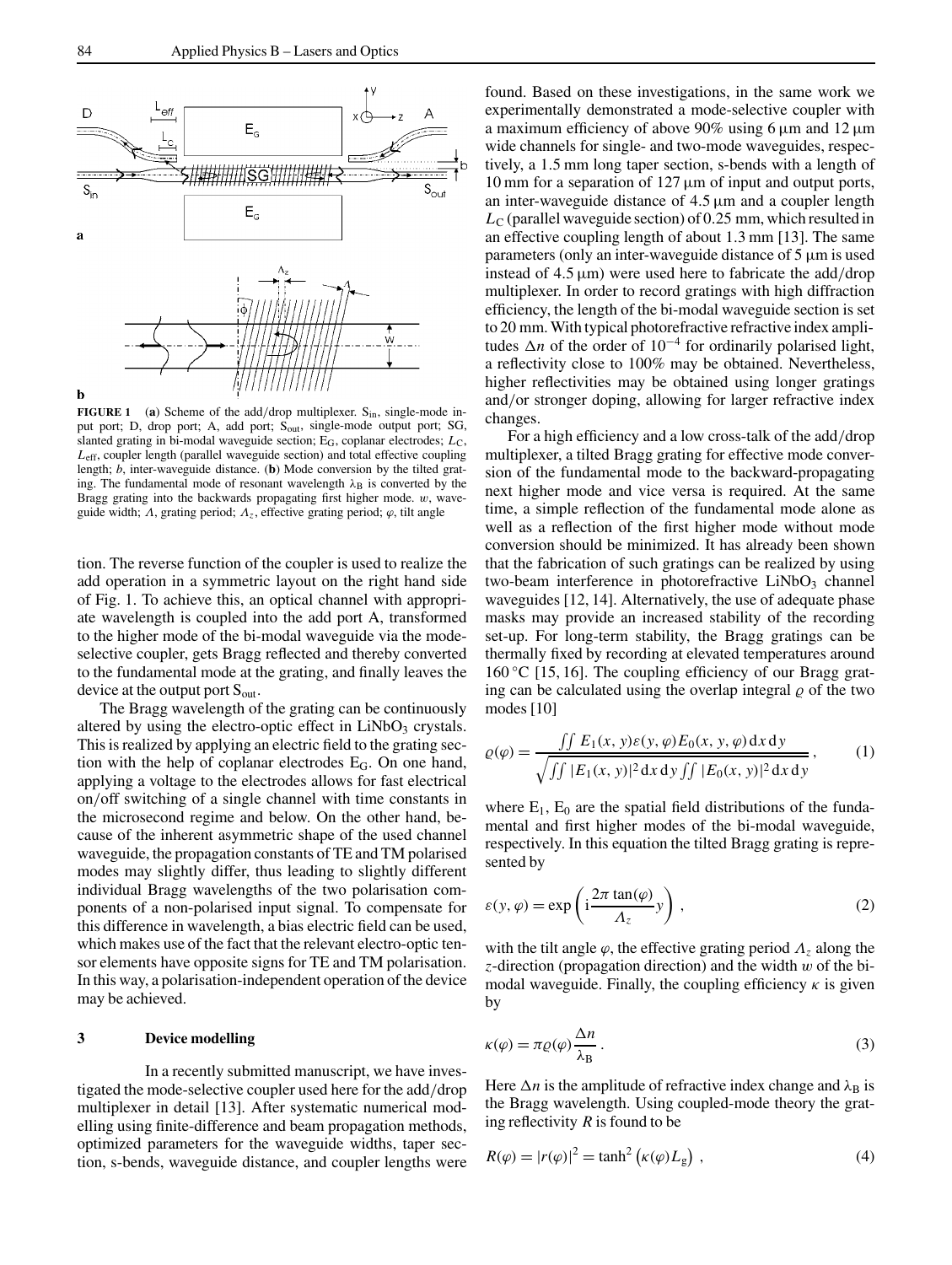where  $L_g$  is the length of the grating. For a 12  $\mu$ m wide bimodal waveguide section, the expected tilt angle for maximum reflection can be estimated to be of the order of one degree.

# **4 Experimental methods**

For waveguide formation crystal samples of  $(1 \times$  $7.8 \times 50$ ) mm<sup>3</sup> are cut from *x*-cut LiNbO<sub>3</sub> wafers of congruently melting composition. The ferroelectric *c*-axis is oriented parallel to the 50 mm long edge, which is the main propagation direction. To increase the amount of photorefractive centres in the central bi-modal crystal section (20 mm long), a 500 nm thick copper layer is evaporated on the bottom *x*facet. The sample is then annealed at  $1000\,^{\circ}\text{C}$  for 96 h in air atmosphere for in-diffusion. Following this treatment, the copper concentration is almost constant over the whole crystal thickness. Next, a layer of 100 nm titanium is evaporated on the top *x*-facet, opposite to the side that has been evaporated with copper. This procedure leads to a significantly decreased surface roughness that is due to high surface copper concentrations during in-diffusion when compared to single-sided diffusion of both titanium and copper [12]. The in-diffusion of the 100 nm thick titanium structures takes place at 1000 ◦C for 20 h in dry air atmosphere. During the last 2 h, wet argon atmosphere is used instead of air to chemically reduce most of the photorefractive centres to  $Cu^{2+}$ . Here, we want to note that copper doping does not change the refractive index of LiNbO<sub>3</sub>, thus, the waveguide structures determined by the titanium diffusion profiles are not altered. Several multiplexer structures which differ in inter-waveguide distance *b* and coupler length *L*<sub>C</sub> are lithographically transferred onto a single sample in order to decrease possible tolerances caused by the adjacent fabrication steps. Other relevant fabrication parameters are described in Sect. 3. Coplanar electrodes are fabricated by evaporating thin gold layers followed by lithographic patterning for electrode separations of  $d_0 = 58 \,\mu \text{m}$ . The electrode structures are shielded on top by a  $1 \mu m$  thick  $MgF<sub>2</sub>$  layer for improved electrical isolation. Finally, the input and output facets of the samples are polished for direct fibre coupling.

The gratings are recorded with a two-beam interference setup using the green light of an argon ion laser at  $\lambda =$ 514.5 nm [12]. The crystal holder, placed in the interference region of the beams, can be precisely adjusted/rotated relative to the interference fringes to record tilted gratings. For thermal fixing, additional electrical heating elements allow for recording at elevated temperatures of  $160^{\circ}$ C [15–17]. An active phase stabilisation is utilized to control the interference pattern during grating recording [18].

Here we have to note that when using our two-beam interference set-up and a grating length of 20 mm, the reflectivities are still slightly below one. Furthermore, side lobes of the reflection spectrum may lead to increased cross-talk between adjacent wavelength channels. On the other hand, for application in DWDM, the reflection spectrum of the Bragg grating needs to be almost rectangular, having a flat top and a strong suppression of side lobes at higher/lower wavelengths. Such a performance of the grating can be obtained by using both chirping of the grating period and apodizing, i.e. spatially varying the strength of the grating  $[19, 20]$ . In bulk LiNbO<sub>3</sub> crystals, such thermally fixed volume gratings with a flat top region of 0.24 nm bandwidth (at  $-0.5$  dB) and  $> 25$  dB channel isolation have been obtained [21], e.g. by using adequately designed phase masks for holographic recording [22].

The spectral measurements are performed with the light of an external cavity laser (Tunics Purity) providing tuneable single-longitudinal mode output for wavelengths  $\lambda = (1525 -$ 1625) nm. The polarised light of the laser is coupled either into the input port  $S_{in}$ , to the drop port D or to the add port A, respectively, using single-mode polarisation maintaining fibres. An additional polarisation controller allows for selective excitation of either TE or TM modes. Input and output light powers are measured by fibre-coupled photo detectors.

# **5 Results and discussion**

The investigation of mode conversion by the slanted holographic grating is performed in single straight  $12 \mu m$  wide bi-modal channel waveguides fabricated by diffusion of 100 nm Ti for 20 h at 1000 ◦C. Elementary holographic gratings with lengths of  $L_g = 17$  mm and different tilt angles  $\varphi$ are recorded at room temperature (i.e. without thermal fixing) at fixed conditions. The two recording beams had an intensity of  $I = 1.2 \text{ kW/m}^2$  and the recording time was set to 50 s. A transmission and reflection spectrum is measured immediately after recording in order to avoid any erasure of the grating. The reflectivity *R* of the grating is evaluated from the transmission spectrum *T* using the relation  $R = 1 - T$ . After completion of each measurement, the crystal is illuminated with intense white light for 20 min to remove the former grating. As an example, in Fig. 2a, a typical trans-





**FIGURE 2** (**a**) Transmission spectrum of a grating tilted by 0.2◦: mode conversion (minimum at 1551.4 nm) and simple reflection of fundamental mode (minimum at 1551.8 nm). (**b**) Reflectivity versus tilt angle  $\varphi$ . Both fundamental mode reflection (∆) and mode conversion (o) of fundamental into first higher mode are depicted. The *solid line* plots the theoretical reflectivity  $R(\varphi)$  using (4) with refractive index amplitude  $\Delta n = 6.7 \times 10^{-5}$  and grating length  $L_g = 17$  mm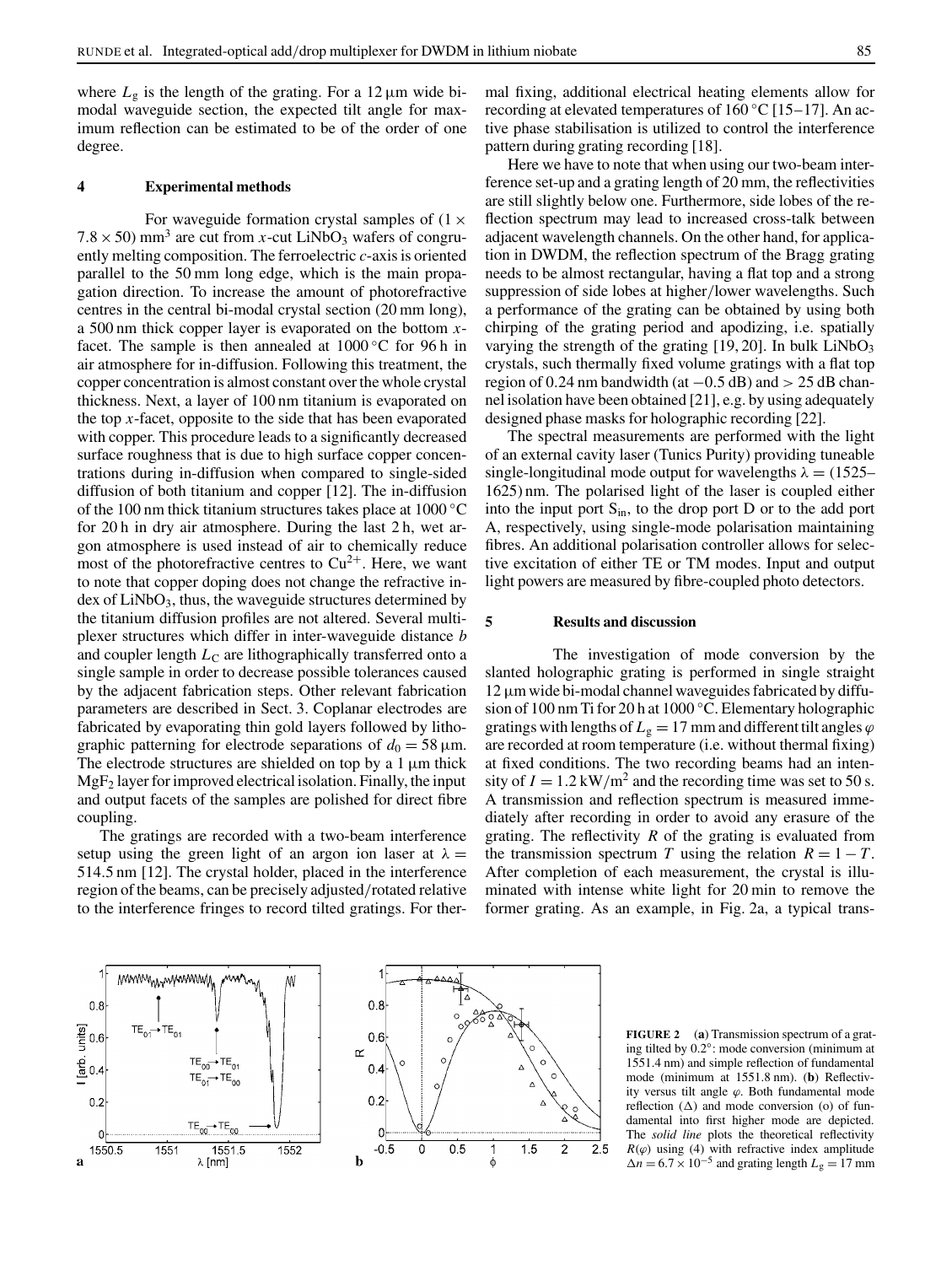mission spectrum for a tilt angle  $\varphi = 0.2^\circ$  is shown. The peak positions at wavelengths  $\lambda_B$  are a result of the generalized Bragg condition  $\lambda_B = \Lambda_z(n_{\text{eff,in}} + n_{\text{eff,refl}})$ , where  $n_{\text{eff,in}}$ and  $n_{\text{eff.refl}}$  are the effective refractive indices of incident and reflected light, respectively. The strongest minimum at a wavelength of 1551.9 nm is related to the direct reflection of the fundamental mode without mode conversion. The second (weaker) minimum at the wavelength 1551.4 nm shows the two (degenerate) reflections of the fundamental mode into the first higher mode, and vice versa. The direct reflection of the only weakly excited higher mode is expected to occur at a wavelength of 1550.9 nm, but is hardly visible. To further suppress this process, the input optical fibre is precisely aligned for maximum in-coupling efficiency. In Fig. 2b the measured reflectivity  $R(\varphi)$  for the reflection (of the fundamental mode) as well as for the mode conversion (from fundamental to backwards-propagating higher mode) process are shown as a function of tilt angle  $\varphi$ . As can be seen, the maximum of mode conversion is obtained at  $\varphi = (1.0 \pm 0.1)^\circ$ , which is in good agreement with the theoretical dependence where a refractive index amplitude  $\Delta n$  of 6.7 × 10<sup>-5</sup> has been used for fitting. However, at this tilt angle, a rather large reflectivity of the fundamental mode itself is obtained. This undesired reflection is a consequence of the simple tilted elementary grating used. A strong reduction of this effect may be achieved by using more sophisticated grating shapes, e.g. an asymmetric or segmented grating profile adapted to the transverse phase profile of the higher mode in *y*-direction [23, 24]. Here, we also want to note that the limited maximum reflectivity of the higher mode (∼ 80%) is due to the rather short recording time (50 s) of the Bragg grating, but can be easily increased to values close to one for longer recording. Alternatively, a longer grating length can be used as well.

For the measurement of the performance of the add/drop multiplexer, thermally fixed gratings are recorded under the optimal tilt angle  $\varphi = 1.0^\circ$  in the bi-modal section of complete multiplexer structures. Here, recording times are 2 h with the same intensity  $I = 1.2 \text{ kW/m}^2$  as before. In Fig. 3, transmission spectra of all four ports of an add/drop multiplexer designed for the wavelength  $\lambda_B = 1555.7$  nm are shown. In Fig. 3a, TE polarized light is inserted at  $S_{in}$ . In the first spectrum (I) obtained at  $S_{in}$ , a strong reflection of the fundamental mode at  $\lambda = 1556.2$  nm can be seen, superimposed by a larger background that is mostly due to Fabry–Pérot oscillations between crystal facets as well as between crystal input facet and optical fibre. This undesired noise may be mostly suppressed in a later device by polishing the end facets of the crystal under a certain angle. Figure 3a-II shows the spectrum measured at port D. Obviously, only the reflected, mode–converted higher mode leave the device at this port, pointing to a reflectivity close to one at  $\lambda = 1555.7$  nm for drop operation of the multiplexer. The broadening of the peak to shorter wavelengths is probably attributed to the Fabry–Pérot cavity formed by the crystal facets and the grating [6]. In the next row in Fig. 3a-III, the transmission spectrum measured at  $S_{out}$  is given. Both reflection and mode conversion peaks show high diffraction efficiencies, the latter being about 96%. To monitor cross-talk of the device the logarithmic plot of the drop port spectrum in Fig. 3a-IV (taken from the data in part II) is used, which shows a suppression of the neighboured self-reflection of the fundamental mode of more then 22 dB. Cross-talk from the next data channel at  $\pm 0.8$  nm distance is reduced by about 30 dB. These values are in good agreement with numerical



**FIGURE 3** (**a**) Optical intensity spectra for TE polarized light insertion at input port Sin. I, simple reflection of the incoming light measured at Sin; II, spectrum measured at port D; III, transmitted light at S<sub>out</sub>; IV, logarithmic plot of the dropped light of II with  $\eta = I/I_0$ , where  $I_0$  is incident light intensity. (**b**) Spectra for light insertion at the add port A. Measured spectrum at D (I),  $S_{\text{out}}$  (II), A (III), and at  $S_{\text{in}}$  (IV)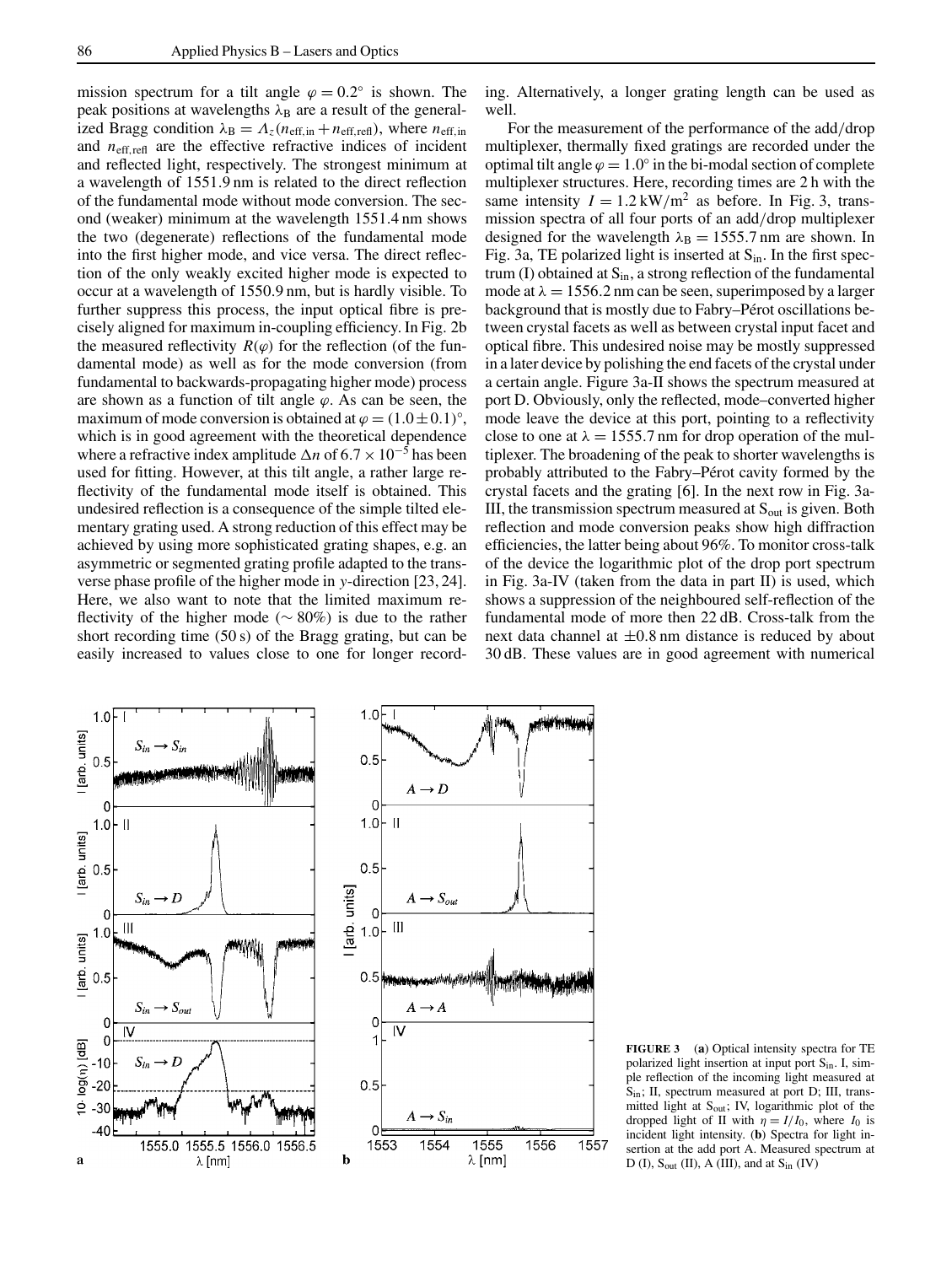

**FIGURE 4** Simulated (o) and measured  $(x)$  cross-talk as a function of the inter-waveguide distance *b* and for TE polarized light

data obtained by BPM simulations of the multiplexer. Some measured and calculated values of cross-talk as a function of inter-waveguide distance *b* are given in Fig. 4.

Next, in order to verify the add operation, light is inserted at the add port A in Fig. 3b. For this situation, the transmission spectrum is measured at port D. The most pronounced transmission dip in Fig. 3b-I is due to mode conversion from the first higher mode (that is excited via the directional coupler) into the fundamental mode, while this converted mode is directed to port  $S_{out}$  [see Fig. 3b-II]. The direct reflection of the higher mode (smaller dip in Fig. 3b-I at  $\lambda \approx 1555.1$  nm) couples back to the add port A and is monitored in Fig. 3b-III. The undesired transmission from A to  $S_{in}$ , where the added signal propagates in the opposite (wrong) direction, is shown in Fig. 3b-IV. Only a weak signal is measured, which at least partly originates from light reflection at the end facet at  $S_{\text{out}}$ . Again, this signal can be suppressed by polishing the facets used for light coupling at a certain angle.

For electrical tuning and switching, coplanar electrodes are placed on the substrate, enclosing the bi-modal waveguide section (see Fig. 1). In Fig. 5, the polarisation dependence for different bias fields is depicted. The hardly avoidable small mismatch of propagation constants of TE and TM polarised modes (refer to spectra for  $0 \frac{kV}{mm}$ ), which may occur due to fabrication tolerances even for optimized waveguide geometries, leads to a small difference (gap) of corresponding Bragg wavelengths but vanishes under the influence of an electric field of  $E = 2.3 \text{ kV/mm}$  (corresponding to an applied voltage of  $U = \pi d_0 E = 420 \text{ V}$ , however, this voltage may be significantly decreased by using smaller electrode separations). Presently, we have made use of the fact that the relevant electro-optic tensor elements  $r_{12} = -r_{22}$  of the two ordinarily polarized modes have equal magnitudes but opposite signs. Swapping the electric field direction doubles the gap size and thus allows for fast switching operation. In the case of a multiplexer designed for the channel wavelength  $\lambda = 1555.38$  nm (dotted vertical line), the multiplexer can be turned on (positive voltage) and off (negative voltage) by applying the electric fields  $E = \pm 2.3 \text{ kV/mm}$ .

The insertion loss of the device strongly depends on the copper concentration in the grating section. For undoped multiplexer structures, losses of only 0.6 dB are measured. Copper concentrations of about  $4.7 \times 10^{25}$  m<sup>-3</sup> in the 20 mm long



**FIGURE 5** Shift of Bragg wavelength due to bias electrical field. Spectra are measured at D after light insertion at  $S_{in}$ . The undesired mismatch between TE (*solid line*) and TM (*dash-dotted line*) polarisations can be compensated using a bias field of 2.3 kV/mm. Swapping of the field polarity is used for on/off switching of the filter that is designed for wavelength channel  $\lambda = 1555.38$  nm (*dotted vertical line*)

bi-modal waveguide section result in loss values of 4.6 dB due to surface scattering and residual absorption. Further development of the fabrication process as well as using iron doping, which usually shows lower damping at  $1.5 \mu m$  wavelengths [25], instead of copper may decrease these losses significantly.

### **6 Conclusions**

An integrated-optical add/drop multiplexer in lithium niobate for the infrared wavelength region around  $1.5 \mu m$  is demonstrated. The Bragg reflection of the tilted grating is measured to be 96% and may further be increased by means of longer gratings. A still moderate insertion loss of 4.6 dB is obtained for copper-doped samples, whereas undoped samples show a minimum loss of only 0.6 dB. Both the measured and calculated channel rejections for nonresonant channels are above 22 dB.

**ACKNOWLEDGEMENTS** We would like to thank the Deutsche Forschungsgemeinschaft for the financial support of this research (DFG KI482/6-1 and 6-2).

### **REFERENCES**

- 1 S.V. Kartalopoulos, *DWDM: Networks, Devices, and Technology* (Wiley-Interscience, Hoboken, NJ, 2003)
- 2 C.R. Giles, J. Lightw. Technol. **15**, 1391 (1997)
- 3 A.V. Tran, W.D. Zhong, R.C. Tucker, R. Lauder, IEEE Photon. Technol. Lett. **13**, 582 (2001)
- 4 K. Okamoto, K. Takiguchi, Y. Ohmori, Electron. Lett. **31**, 723 (1995)
- 5 F. Bilodeau, D.C. Johnson, S. Theriault, B. Malo, J. Albert, K.O. Hill, IEEE Photon. Technol. Lett. **7**, 388 (1995)